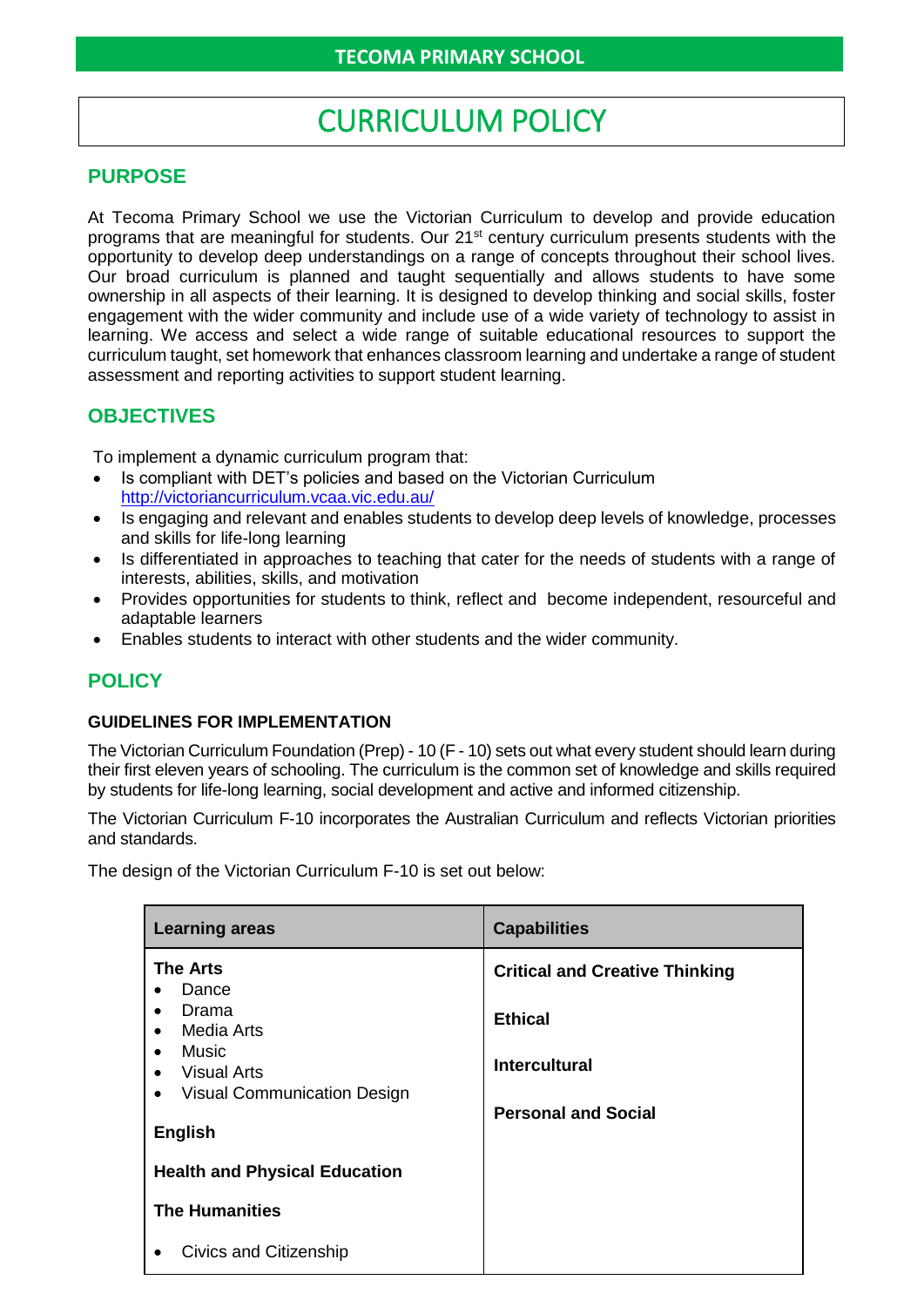| <b>Economics and Business</b><br>Geography<br>$\bullet$<br>History<br>$\bullet$                         |  |
|---------------------------------------------------------------------------------------------------------|--|
| Languages                                                                                               |  |
| <b>Mathematics</b>                                                                                      |  |
| <b>Science</b>                                                                                          |  |
| <b>Technologies</b><br>Design and Technologies<br>$\bullet$<br><b>Digital Technologies</b><br>$\bullet$ |  |

- Cross Curricular Priorities in Aboriginal and Torres Strait Islander histories and cultures, Asia and Australia's engagement with Asia and Sustainability spans across all curriculum areas. See<http://www.vcaa.vic.edu.au/> for more detailed information about the Victorian Curriculum.
- The school will ensure that it has a detailed budget to support curriculum programs. Budget requests will be formulated by program leaders in October before the next school year. These will be compiled by the Principal and discussed in the Finance Sub-Committee Meeting. Indicative Budgets must be approved by School Council prior to the school year. Program Leaders are strongly encouraged to expend curriculum budgets in first and second terms of the school year.
- Each term, Year level teams will produce a curriculum planning document detailing the learning focuses of the term. This will include references to The Victorian Curriculum Standards.
- A range of current DET teaching and instructional models will be referred to in curriculum planning documents. This will include such resources as:
	- o Practice Principles for Excellence in Teaching and Learning [https://www.education.vic.gov.au/school/teachers/teachingresources/practice/improve/P](https://www.education.vic.gov.au/school/teachers/teachingresources/practice/improve/Pages/principlesexcellence.aspx) [ages/principlesexcellence.aspx](https://www.education.vic.gov.au/school/teachers/teachingresources/practice/improve/Pages/principlesexcellence.aspx)
	- o Framework for Improving Student Outcomes (FISO) <https://edugate.eduweb.vic.gov.au/edrms/project/fiso/SitePages/Home.aspx>
	- o The Pedagogical Model [https://www.education.vic.gov.au/school/teachers/teachingresources/practice/improve/P](https://www.education.vic.gov.au/school/teachers/teachingresources/practice/improve/Pages/pedagogical-model.aspx#link68) [ages/pedagogical-model.aspx#link68](https://www.education.vic.gov.au/school/teachers/teachingresources/practice/improve/Pages/pedagogical-model.aspx#link68)
	- o [High Impact Teaching Strategies \(HITS\)](file:///C:/Users/01873021/Documents/2019/Admin/Staff%20USB%20for%202019/Staff%20Handbook%20-%202019.doc%23_https:/www.education.vic.gov.au/do) [https://www.education.vic.gov.au/documents/school/teachers/support/highimpactteachs](https://www.education.vic.gov.au/documents/school/teachers/support/highimpactteachstrat.pdf) [trat.pdf](https://www.education.vic.gov.au/documents/school/teachers/support/highimpactteachstrat.pdf)
	- o The Literacy Portal [https://www.education.vic.gov.au/school/teachers/teachingresources/discipline/english/](https://www.education.vic.gov.au/school/teachers/teachingresources/discipline/english/Pages/literacyportal.aspx) [Pages/literacyportal.aspx](https://www.education.vic.gov.au/school/teachers/teachingresources/discipline/english/Pages/literacyportal.aspx)
	- o Literacy Teaching Toolkit [https://www.education.vic.gov.au/school/teachers/teachingresources/discipline/english/li](https://www.education.vic.gov.au/school/teachers/teachingresources/discipline/english/literacy/Pages/default.aspx) [teracy/Pages/default.aspx](https://www.education.vic.gov.au/school/teachers/teachingresources/discipline/english/literacy/Pages/default.aspx)
	- o Numeracy Portal [https://www.education.vic.gov.au/school/teachers/teachingresources/discipline/maths/P](https://www.education.vic.gov.au/school/teachers/teachingresources/discipline/maths/Pages/numeracyportal.aspx) [ages/numeracyportal.aspx](https://www.education.vic.gov.au/school/teachers/teachingresources/discipline/maths/Pages/numeracyportal.aspx)
	- o [Victorian Early Years Learning & Development Framework: Birth to 8 Years \(Victorian](file:///C:/Users/01873021/Documents/2019/Admin/Staff%20USB%20for%202019/Staff%20Handbook%20-%202019.doc%23_Victorian_Early_Years)  [Framework\)](file:///C:/Users/01873021/Documents/2019/Admin/Staff%20USB%20for%202019/Staff%20Handbook%20-%202019.doc%23_Victorian_Early_Years) <http://www.vcaa.vic.edu.au/earlyyears/index.html>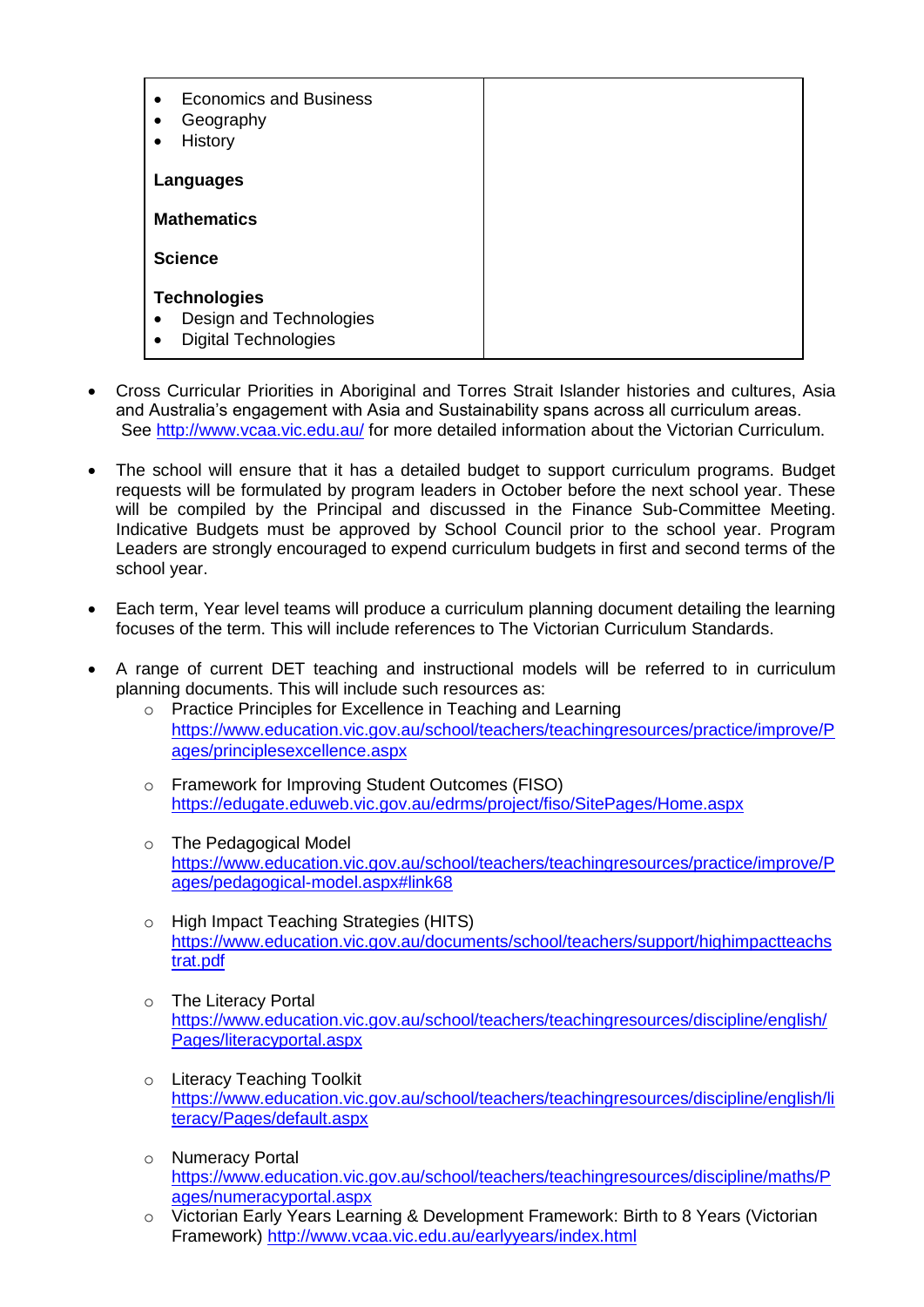- The teaching of literacy and numeracy will be an integral component in all curriculum planning and delivery.
- The school will have a range of specialist programs to deliver various curriculum programs such as Digital Technologies, Physical Education, Japanese, Science and Visual Arts (Art) /Performing Arts (Music). These will be offered depending on school/DET priorities; access to qualified teaching staff; and timetable provisions.
- The school will teach a concept based Inquiry curriculum. The whole school will focus on the same concept each term. The curriculum is progressive and different focuses are studied in each level team.

These concepts are:

- o "Who we are" (units about identity, diversity, leadership)
- o "History" (Units about our past)
- o "Our Earth/ Sustainability" (Units about geography and how we care for our planet)
- o "Going Global" (Units about making connections with our community and how we fit into the world)
- The Inquiry Learning Program will encompass learning in all the domains in the Victorian Curriculum over the school year. A range of thinking curriculum tools such as 'Habits of Mind', 'De Bono's Thinking Hats', 'Bloom's Taxonomy' and 'Gardner's Multiple Intelligences' will compliment this curriculum.
- A range of DET programs will support curriculum delivery in the school. These include English as an Additional Language (EAL), Multicultural Education, the Language Support Program, Health Education, Koorie/WANNIK <https://www.education.vic.gov.au/school/principals/spag/curriculum/Pages/koorie.aspx> Gifted Education, Drug Education, and the Program for Students with Disabilities. <https://www.education.vic.gov.au/school/principals/spag/curriculum/Pages/disabilities.aspx>
- A range of teaching resources will be accessed when developing curriculum programs. The school will ensure that teaching and learning resources balance the need to provide challenging and engaging learning programs for students with the use of materials which are inclusive of all students and the wider community and do not contain obscene, highly offensive or overly controversial nature. Teaching and learning resources include any spoken, written or visual text or activity used or conducted by schools such as text books, novels, films, plays, radio programs, multimedia, digital learning resources including video, audio, text, animations and images, lectures, speeches and performances.

Please see:

<http://www.education.vic.gov.au/school/teachers/teachingresources/Pages/default.aspx>for more information.

- A comprehensive assessment schedule will be devised and implemented to support assessment of student learning.
- The school will offer excursions and/or incursions to compliment the curriculum. Generally two excursions and two incursions will be organised per year. Other experiences, such as camps, sporting programs and leadership courses will also be offered.
- The school will engage with affiliations to assist in curriculum planning and delivery.
- Special school events and days will be celebrated at the school to enhance curriculum programs. For example, Science Week, Grandparent's Day, KidsMatter Day, Book Week, Literacy & Numeracy Week, Japanese Day.

Special provisions for particular curriculum areas are detailed below: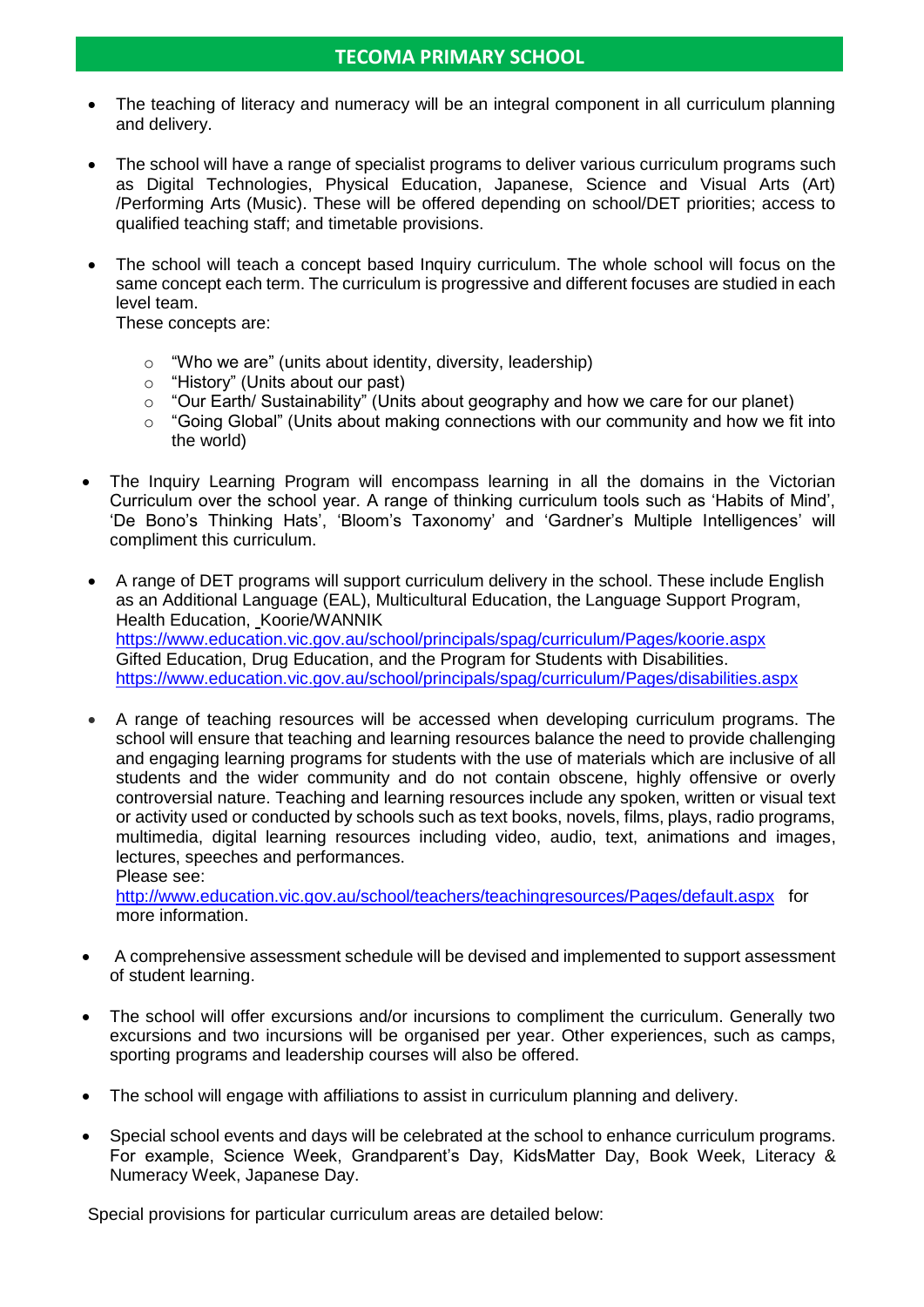# **Learning Areas**

## **English**

- English learning should encompass the modes of Reading and Viewing, Writing and Speaking and Listening as outlined in the Victorian Curriculum.
- It is expected that a two-hour literacy block be scheduled each day. This can include integrating literacy teaching across other areas of learning.
- The SMART Spelling program will take place on a daily basis during the Literacy block.
- Grade Prep-4 should use teaching strategies outlined in the Early Years Literacy Program.
- The 'Seven Steps to Writing Success' will be used throughout the school to develop student writing skills
- The 6+1 Traits will be taught in the literacy block, as part of the Reader's Workshop and Writing focuses
- Students will be explicitly taught vocabulary and grammar as part of the literacy block
- The Writer's Notebook is a further writing tool and is an integral component of the writing process.
- Grade 5-6 should use teaching strategies outlines for students in the Middle Years of Schooling. See: [https://www.education.vic.gov.au/school/teachers/teachingresources/discipline/english/Pages/d](https://www.education.vic.gov.au/school/teachers/teachingresources/discipline/english/Pages/default.aspx) [efault.aspx](https://www.education.vic.gov.au/school/teachers/teachingresources/discipline/english/Pages/default.aspx)

#### **Mathematics**

- Mathematics teaching should encompass the areas of Number & Algebra, Measurement & Geometry and Statistics and Probability as outlined in the Victorian Curriculum.
- It is expected that an hour numeracy block be scheduled each day. This could be integrated across other areas of learning.
- The Four Proficiencies of Understanding, Fluency, Problem Solving and Reasoning will be interwoven throughout units of work.
- Our guiding principles of: *"Using each child's ZPD (Zone of Proximal Development), creates engaging opportunities for every individual student to grow".* This caters for the diverse needs of all, a flow of the proficiencies through exposure to multiple and diverse hands-on strategies and approaches, authentic and practical experiences connected to the students' lives and real-world context. This also creates a collaborative environment, where all voices and individual journeys are valued and students will be empowered to achieve a growth mindset through discussion and access to supporting resources.
- The Key Characteristics of Effective Numeracy Teaching should be used as a guide to plan numeracy teaching See:

[https://www.education.vic.gov.au/school/teachers/teachingresources/discipline/maths/Pages/defaul](https://www.education.vic.gov.au/school/teachers/teachingresources/discipline/maths/Pages/default.aspx) [t.aspx](https://www.education.vic.gov.au/school/teachers/teachingresources/discipline/maths/Pages/default.aspx)

#### **Health & Physical Education**

- In accordance with DET policy, Tecoma Primary School will mandate the following times to Physical Education:
	- $\circ$  Prep 2 45 minutes specialist session each week
	- $\circ$  3 6 45 minutes specialist session as well as 1 hour of sport each week.
- The school will be a member of SDSSA each year (Sherbrooke District School Sports Association)
- The school will participate in the SDSSA sport events summer sport, winter sport, athletics, cross-country
- An 8 session, weekly Swimming Program will run yearly for all year levels.
- The Physical Education Program will be supplemented by outside sporting associations who may run clinics in Physical Education sessions to support the development of specific sporting skills.
- The school will have a whole school approach to Health Education, including Life Education. Other health related topics that the school will cover include Healthy Eating, Sexual Education (through Family Life sessions for years 5 & 6 students) - Student Wellbeing, (e.g. KidsMatter, Bounce Back, School Values). For more information see: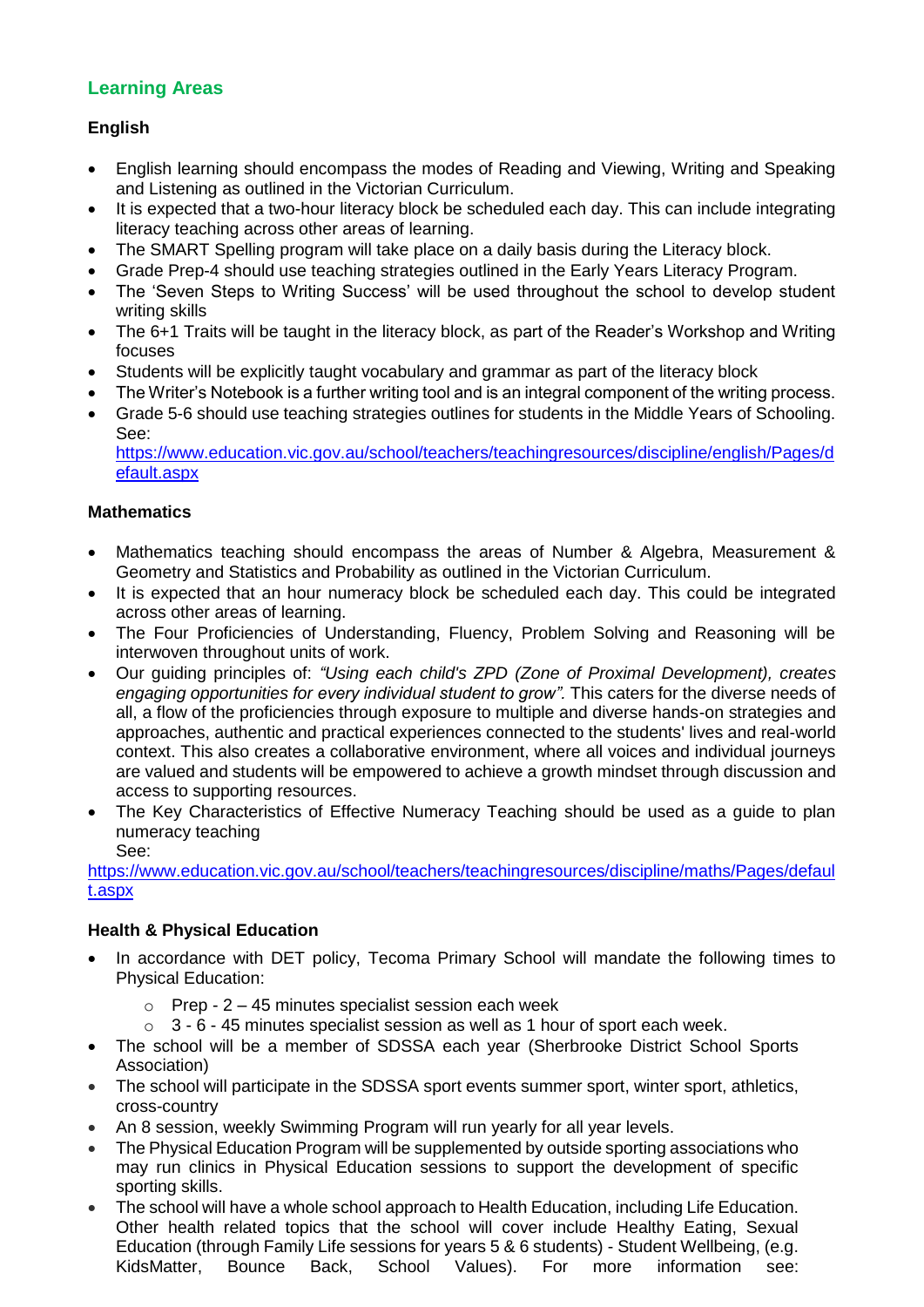[http://victoriancurriculum.vcaa.vic.edu.au/health-and-physical](http://victoriancurriculum.vcaa.vic.edu.au/health-and-physical-education/introduction/rationale-and-aims)[education/introduction/rationale-and-aims](http://victoriancurriculum.vcaa.vic.edu.au/health-and-physical-education/introduction/rationale-and-aims)

• In accordance with DET policy the school must provide effective drug education consistent with the national *Principles for School Drug Education* and should deliver 10 hours of drug education per year level, per year. This could be integrated into other learning programs offered by the school.

## **Languages**

- According to DET policy, schools must provide tuition in languages from Prep to Year 10 by a suitable qualified teacher and report student achievement from Level 4 onwards.
- At Tecoma Primary School all students from Prep 6 are provided with a report for Japanese, based on the Standards in Languages.
- At Tecoma Primary School our Language is Japanese.

### **Digital Technologies**

- At Tecoma Primary School it is a priority to include Digital Technologies and ICT skills across the whole school curriculum.
- A Digital Technologies Professional Learning Team provide advice on digital priorities throughout the school.
- All classroom teachers are expected to explicitly teach Digital Technologies and imbed ICT skills into their learning programs
- Students will engage with digital tools for the dual purposes of:
	- $\circ$  Developing their ability to use a range of digital tools and transfer their knowledge and skills to a range of devices.
	- $\circ$  Creating engaging and impactful lessons in a range of curriculum areas
- Students will develop their understanding of Digital Citizenship, including explicit focuses on Respectful Online Behaviour, Digital Safety and Digital Footprint
- See [http://victoriancurriculum.vcaa.vic.edu.au/technologies/digital](http://victoriancurriculum.vcaa.vic.edu.au/technologies/digital-technologies/introduction/rationale-and-aims)[technologies/introduction/rationale-and-aims](http://victoriancurriculum.vcaa.vic.edu.au/technologies/digital-technologies/introduction/rationale-and-aims) for more information.

#### **Science**

- At Tecoma Primary School all classroom teachers are timetabled to take weekly Science sessions with their class.
- Our STEM Science Specialist Trained staff, support the classroom teachers/teams (when needed) in the development of their Science sessions. See:

[https://www.education.vic.gov.au/school/teachers/teachingresources/discipline/science/Pages/](https://www.education.vic.gov.au/school/teachers/teachingresources/discipline/science/Pages/default.aspx) [default.aspx](https://www.education.vic.gov.au/school/teachers/teachingresources/discipline/science/Pages/default.aspx)

#### **The Humanities**

- In the Victorian Curriculum F–10, the Humanities includes Civics and Citizenship, Economics and Business, Geography and History.
- The Humanities provide a framework for students to examine the complex processes that have shaped the modern world and to investigate responses to different challenges including people's interconnections with the environment.
- In Civics and Citizenship and Economics and Business, students explore the systems that shape society, with a specific focus on legal and economic systems. Students learn about Australia's role in global systems, and are encouraged to appreciate democratic principles and to contribute as active, informed and responsible citizens.
- In History and Geography, students explore the processes that have shaped and which continue to shape different societies and cultures, to appreciate the common humanity shared across time and distance, and to evaluate the ways in which humans have faced and continue to face different challenges.
- At Tecoma Primary School the humanities are explored through each terms' Inquiry Units.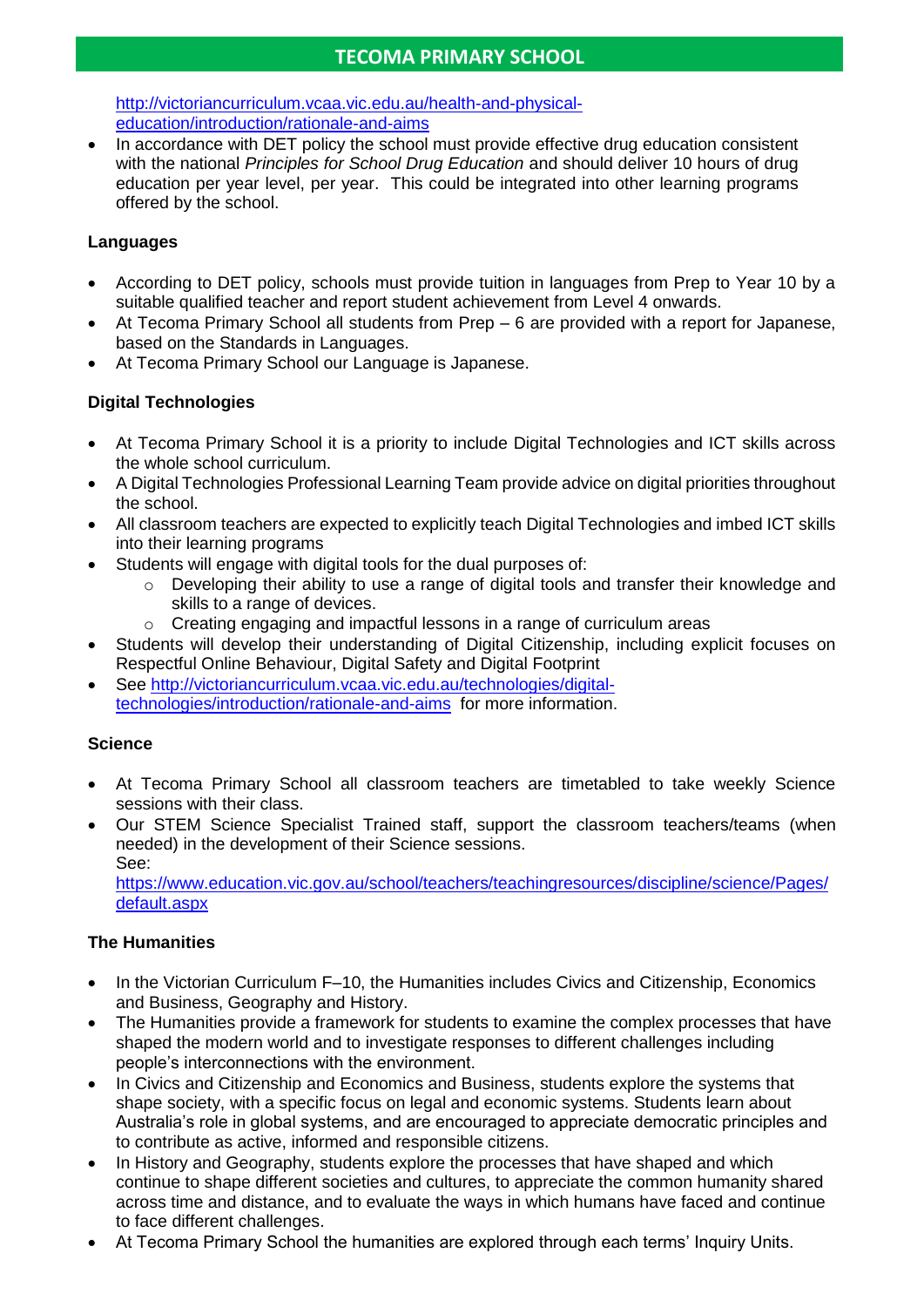## **The Arts**

Through the Visual Arts (Art) and Performing Arts (Music) programs which take place at Tecoma Primary School, students will:

- develop their intellectual, creative and expressive potential
- develop skills, techniques and a knowledge to foster personal expression
- create, perform respond and present art works
- develop critical skills and an understanding of aesthetics
- develop an understanding of how the Arts evolve within social, cultural and historical contexts
- be provided with opportunities to experiment with various media, applications, equipment and technologies.
- be provided with comprehensive learning experiences to develop skills, understandings, confidence, appreciation and enjoyment in the Arts.
- experience sequential Visual and Performing Art and Music programs based upon the outcomes contained within the Victorian Curriculum and outlined in the school's Art and Music Scope and Sequence Plans.
- be provided with enrichment opportunities through incursions, excursions, school productions, performances, festivals and classroom programs.
- be offered the opportunity to participate in extension activities such as Choir, Orchestra, Ensembles and Dance Groups.

The school will endeavour to:

- employ specialist visual art and performing arts teachers where possible.
- provide the opportunity for students to attend private instrumental music lessons during school hours.

The program will incorporate the biannual whole school production and yearly performing arts activities.

#### **Capabilities**

The Victorian Curriculum F–10 includes capabilities, which are a set of discrete knowledge and skills that can and should be taught explicitly in and through the learning areas, but are not fully defined by any of the learning areas or disciplines.

The four capabilities in the Victorian Curriculum F–10 are:

- Critical and Creative Thinking
- **Ethical**
- **Intercultural**
- Personal and Social

#### **Critical and Creative Thinking**

Responding effectively to environmental, social and economic challenges requires young people to be creative, innovative, enterprising and adaptable, with the motivation, confidence and skills to use critical and creative thinking purposefully. Explicit attention to and application of thinking skills enables students to develop an increasingly sophisticated understanding of the processes they can employ whenever they encounter both the familiar and unfamiliar, to break ineffective habits and build on successful ones, building a capacity to manage their thinking.

Thinking that is productive, purposeful and intentional is at the centre of effective learning and the creation of new knowledge, with the progressive development of knowledge about thinking and the practice of using thinking strategies fostering students' motivation for, and management of, their own learning.

Critical and creative thinking are strongly linked. Students require explicit support to develop the breadth and depth of their thinking and to take intellectual risks. This attention to thinking helps students to build self-awareness and their capacities for reflection. Developing critical and creative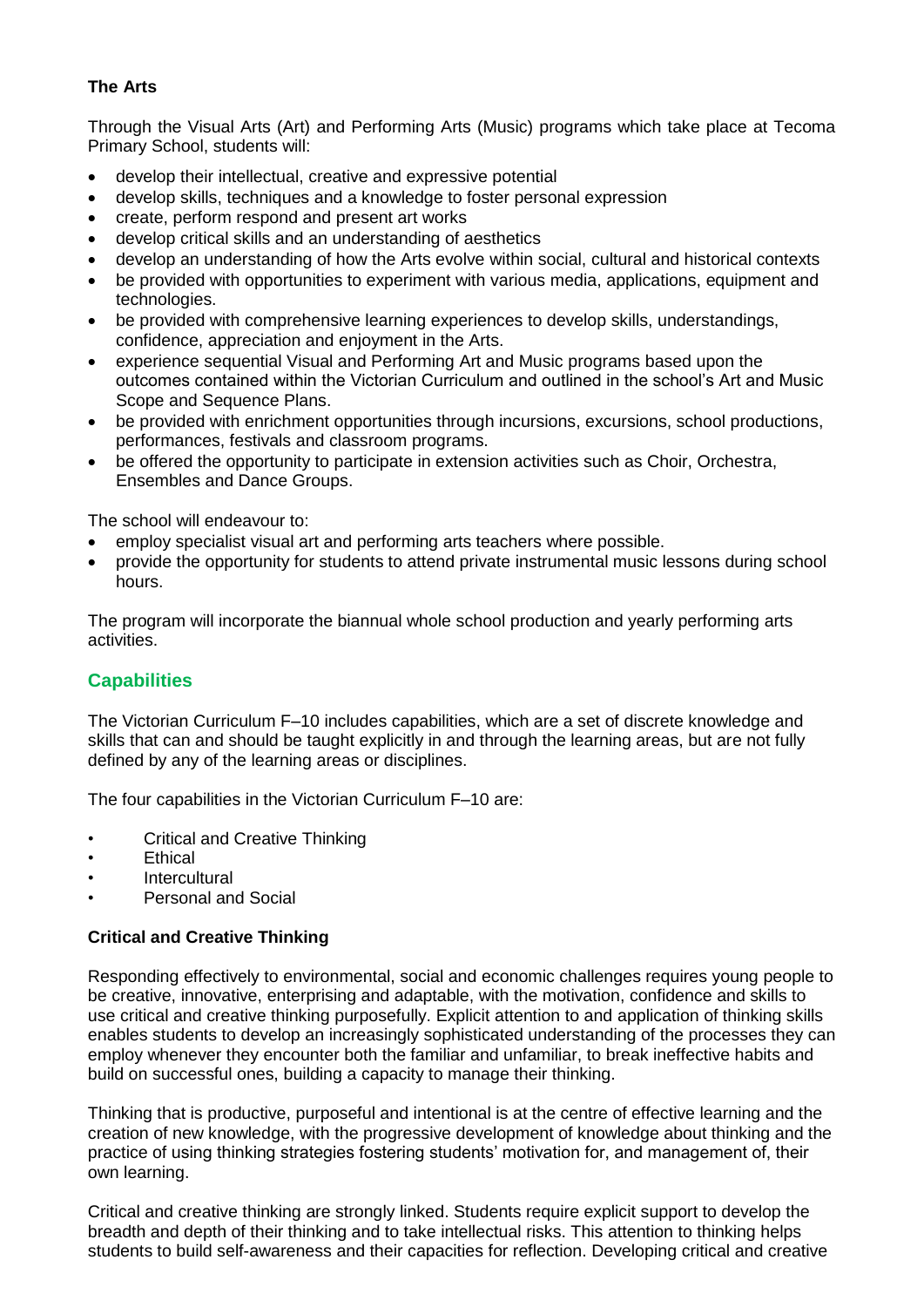## **TECOMA PRIMARY SCHOOL**

thinking capability is an essential element of developing successful, confident and innovative members of the community.

Critical and creative thinking capability aims to ensure that students develop:

- an understanding of thinking processes and an ability to manage and apply these intentionally
- skills and learning dispositions that support logical, strategic, flexible and adventurous thinking
- confidence in evaluating thinking and thinking processes across a range of familiar and unfamiliar contexts.

#### **Ethical**

The Ethical Capability curriculum explores what it means for both an individual and society to live well. Students examine what we ought to do, how we ought to live, what kind of society we should have and what kind of person one should be. These questions concern individuals alone and relationships between people, and between people and environmental, social and economic systems.

This exploration strengthens students' capacity to make decisions informed by an understanding of the values, principles, concepts and ideas that underpin different assumptions, and an ability to analyse and evaluate these.

Building capability in ethical understanding supports the development of informed citizenship at local, regional and global levels.

The Ethical Capability curriculum aims to develop knowledge, understandings and skills to enable students to:

- Analyse and evaluate ethical issues, recognising areas of contestability
- Identify the bases of ethical principles and ethical reasoning
- Engage with the challenges of managing ethical decision making and action for individuals and groups
- Cultivate open-mindedness and reasonableness.

#### **Intercultural**

Developing intercultural knowledge, skills and understandings is an essential part of living with others in the diverse world of the twenty-first century. The Intercultural capability curriculum assists young people to become responsible local and global citizens, equipped for living and working together in an interconnected world.

Intercultural capability enables students to learn to value their own cultures, languages and beliefs, and those of others. Students learn about diverse cultures in ways that recognise commonalities and differences, create connections with others and cultivate mutual respect.

Intercultural capability aims to develop knowledge, understandings and skills to enable students to:

- demonstrate an awareness of and respect for cultural diversity within the community
- reflect on how intercultural experiences influence attitudes, values and beliefs
- recognise the importance of acceptance and appreciation of cultural diversity for a cohesive community.

#### **Personal and Social**

The Personal and Social Capability is essential in enabling students to understand themselves and others, and manage their relationships, lives, work and learning more effectively. The capability involves students learning to recognise and regulate emotions, develop empathy for others and understand relationships, establish and build a framework for positive relationships, work effectively in teams and develop leadership skills, and handle challenging situations constructively.

The Personal and Social Capability supports students in becoming creative and confident individuals with a sense of self-worth, self-awareness and personal identity that enables them to manage their emotional, mental, spiritual and physical wellbeing, with a sense of hope and